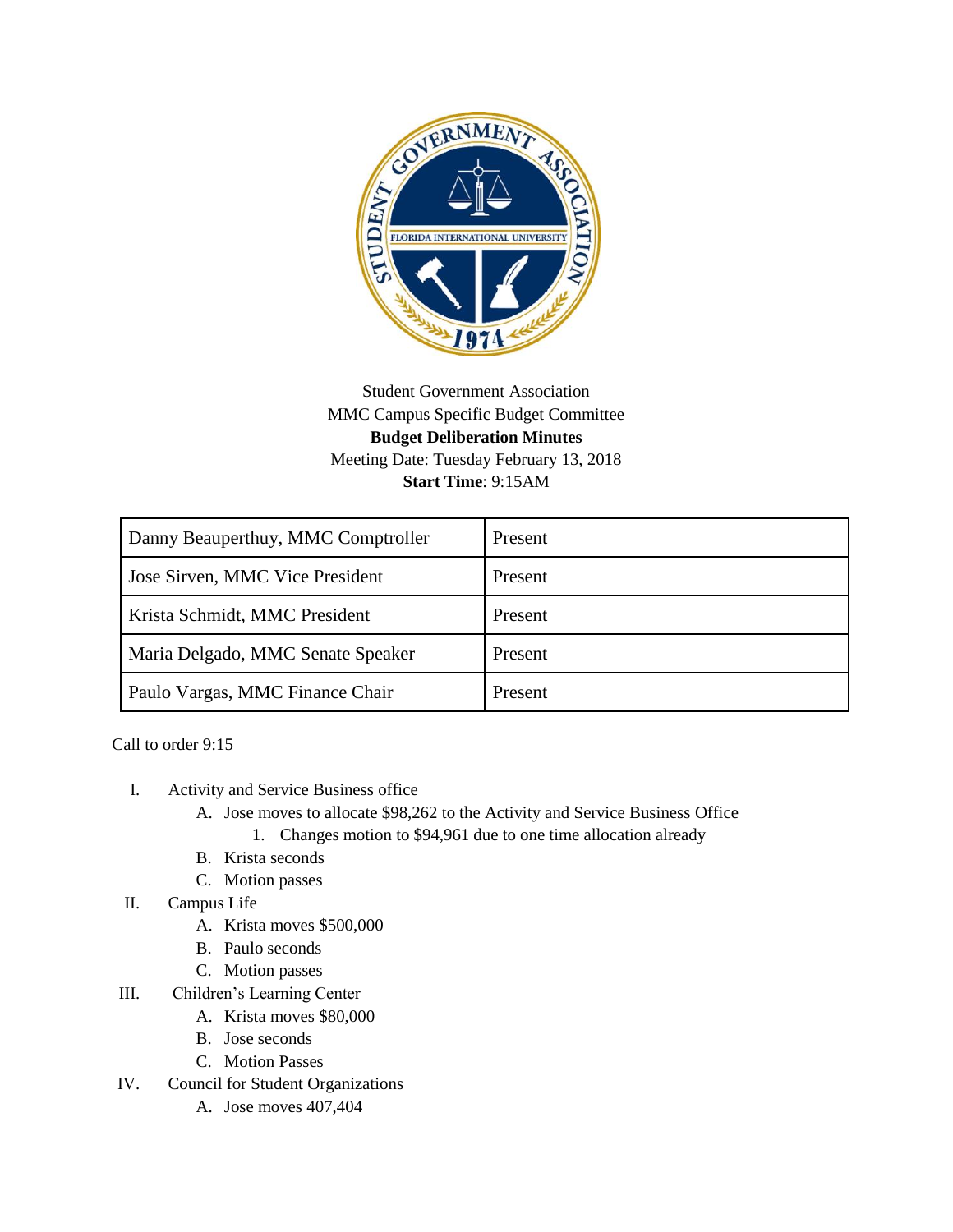- B. Paulo seconds
- C. Motion passes
- V. Fraternity and Sorority Life
	- A. Krista motions for 95,000
	- B. Jose seconds
	- C. Motion passes
	- D. Jose moves to add proviso language: Council executive boards must approve expenditures in their budgets by the concurrence of the majority of their membership present with quorum. FSL must provide a quarterly report on all auxiliaries (fees and fines) to SGA
	- E. Krista seconds
	- F. Motion passes
- VI. Medial Student Council
	- A. Krista moves to allocate \$81,466
	- B. Jose seconds
	- C. Motion passes.
- VII. Model United Nations
	- A. Krista moves to fund them at 106,977
	- B. Paulo seconds
	- C. Motion passes.
- VIII. Multifaith Council

## A. Jose moves to allocate \$5,000

- B. Paulo moves to fund \$2,982
- C. Daniel seconds
- D. Motion passes
- E. Jose moves to add proviso language: By October 1st Multifaith Council must create an executive board of students elected by its members. \$500 must be reserved to expend by the board to promote the Multifaith Council. The SGA Comptroller will work with Multifaith during the following budget cycle.
- F. Krista seconds
- G. Motion passes
- IX. Office of Veteran and Military Affairs
	- A. Jose moves to allocate \$21,000
	- B. Krista moves to amend to add \$100
	- C. Jose accepts
	- D. Krista seconds
	- E. Motion passes
	- F. Jose moves to add proviso language: The Office of Veteran and Military Affairs must provide student veterans free printing and must work with the SGA cabinet members. The Veterans breakfast must be opened and advertised to all students. Must be called SGA veterans breakfast.
	- G. Krista seconds
	- H. Motion passes
- X. Residence Hall Association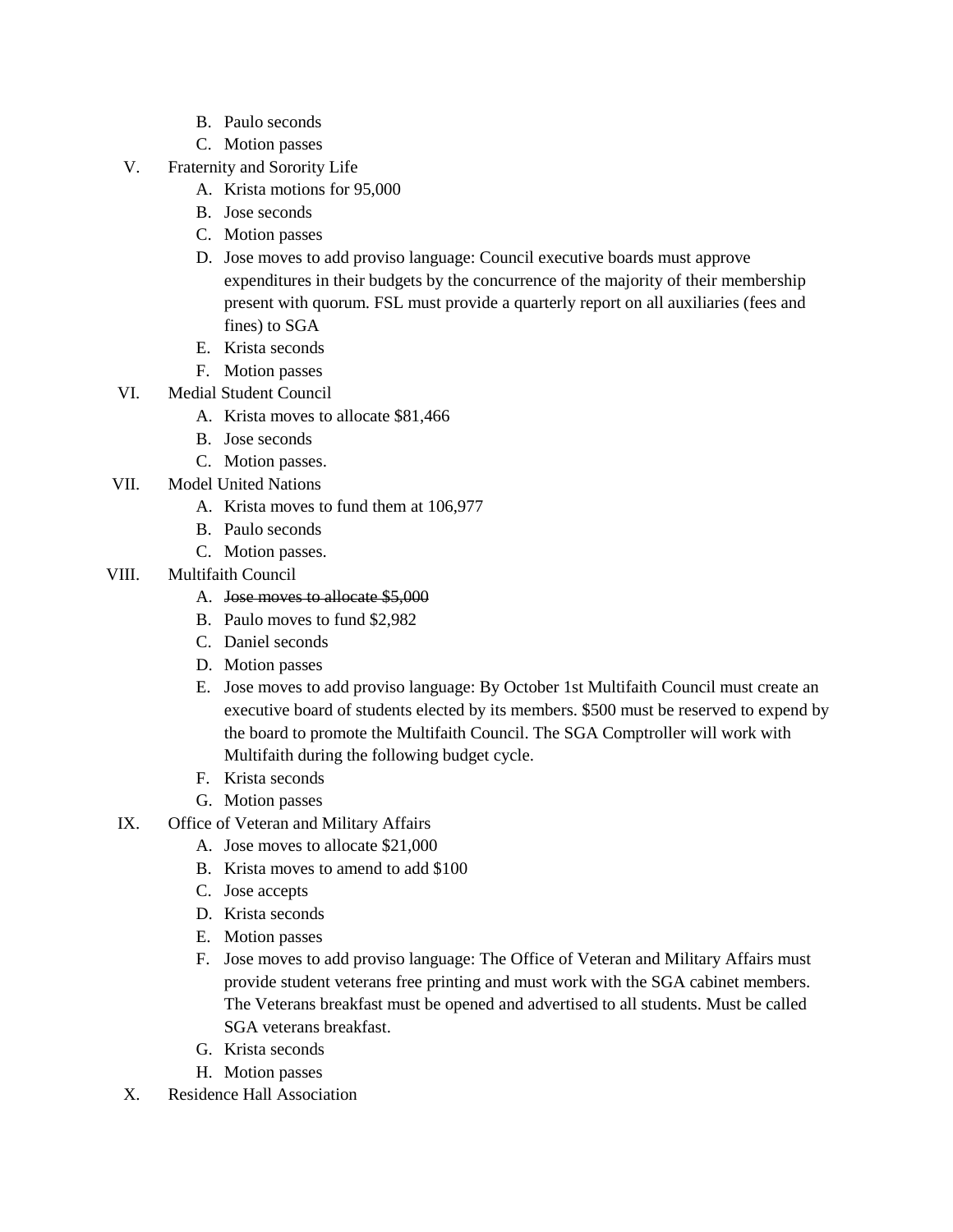- A. Krista moves to allocate \$60,000
- B. Jose seconds
- C. Motion passes
- D. Jose moves to add proviso: No more than \$3,000 can be used for conferencing and hall council must receive at least \$1,500 each.
- E. Krista seconds
- F. Motion passes
- XI. Student Bar Association
	- A. Krista moves to allocate \$66,782
	- B. Jose seconds
	- C. Motion passes
	- D. Krista moves for a 10 minute recess
	- E. Jose seconds
	- F. Motion passes
- XII. SGC MMC
	- A. Krista moves to allocate \$523,280
	- B. Paulo seconds
	- C. Motion passes
	- D. Jose moves to allocate as requested in line item
	- E. Paulo seconds
	- F. Motion passes
- XIII. Student Programming Council
	- A. Jose moves to allocate \$458,717
	- B. Paulo seconds
	- C. Motion passes
	- D. Jose moves to add proviso: Must hold 15% of programs at the engineering center
	- E. Krista makes a friendly amendment to proviso to make it 10%
	- F. Jose accepts
	- G. Motion passes
- XIV. World Aids Day
	- A. Jose moves to allocate \$6,000
	- B. Krista seconds
	- C. Motion passes
- XV. SGA Office
	- A. Jose moves to allocate requested amount of \$105,574
	- B. Krista seconds.
	- C. Motion passes
- XVI. FIU Star Center
	- A. Jose moves to allocate \$0
	- B. Krista seconds
	- C. Motion passes
- XVII. Honors College
	- A. Jose moves to allocate \$2,638
	- B. Paulo seconds